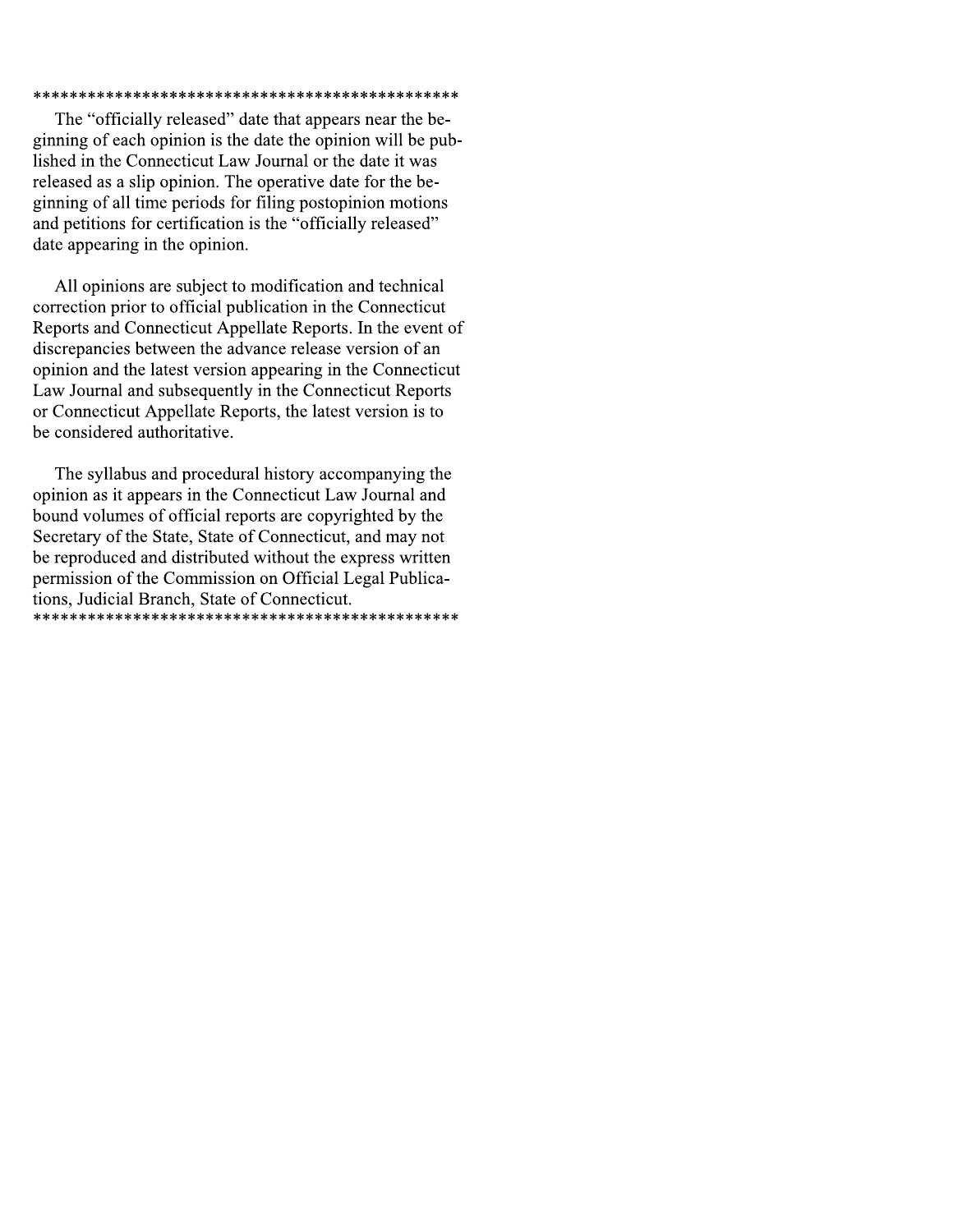# THE BANK OF NEW YORK MELLON, TRUSTEE *v.* JAMES W. TALBOT ET AL. (AC 38489)

#### Lavine, Prescott and Bishop, Js.

#### *Syllabus*

The plaintiff bank sought to foreclose a mortgage on certain real property of the defendant T. When T failed to file an appearance or any responsive pleadings, the plaintiff filed a motion for default for failure to appear and a motion for a judgment of strict foreclosure. After T was defaulted for failure to appear, counsel for T filed an appearance, which, by operation of law pursuant to the applicable rule of practice (§ 17-20 [d]), set aside the default for failure to appear. Subsequently, T was defaulted for failure to plead on January 29, 2014. Two days prior to the granting of that default, however, on January 27, 2014, the trial court rendered a judgment of foreclosure by sale. The trial court subsequently granted the plaintiff's motion to open and to vacate that judgment, which the plaintiff sought for the purpose of allowing it more time to review T for a possible short sale. After a mediation period had terminated, the plaintiff filed a second motion for a judgment of strict foreclosure that was based on the January 29, 2014 default for failure to plead, which had not been set aside. Before the court ruled on that motion, T filed an answer and special defenses, and a motion to set aside the default for failure to plead, which the trial court denied. Thereafter, the court rendered a judgment of foreclosure by sale, and T appealed to this court. On appeal, the parties did not dispute that the trial court erred in ordering the first foreclosure judgment on January 27, 2014, but they disagreed on the effect that the first foreclosure judgment had on the court clerk's subsequent granting of the default for failure to plead and the second foreclosure judgment rendered on that default. T claimed that the trial court abused its discretion in granting the plaintiff's second foreclosure motion because the default for failure to plead was void ab initio, as it was entered after the first foreclosure motion had been granted erroneously, and, thus, the second foreclosure motion was predicated on an invalid entry of default. *Held* that the trial court did not abuse its discretion in rendering the second judgment of foreclosure by sale, as it was predicated on a valid entry of default against T for failure to plead; because the first foreclosure judgment was predicated on the default for failure to appear, which had been automatically set aside by operation of law when T's counsel filed an appearance, the first foreclosure judgment was void ab initio, as it was predicated on a default that had been cured, and it thus had no legal effect or bearing on the validity of the subsequent default for failure to plead, which was predicated on a valid motion for default filed by the plaintiff that was granted by the court clerk, and because T filed his answer and special defenses after the plaintiff filed its second motion for a judgment of strict foreclosure, pursuant to the applicable rule of practice (§ 17-32 [b]), the default for failure to plead was not automatically set aside and the court had discretion to deny the motion to set aside the default filed by T, who did not challenge that decision on appeal.

Argued February 16—officially released July 4, 2017

# (Appeal from Superior Court, judicial district of Stamford-Norwalk, Mintz, J.)

### *Procedural History*

Action to foreclose a mortgage on certain real property owned by the named defendant et al., brought to the Superior Court in the judicial district of Stamford-Norwalk, where the named defendant et al. were defaulted for failure to appear; thereafter, counsel for the named defendant filed an appearance; subsequently,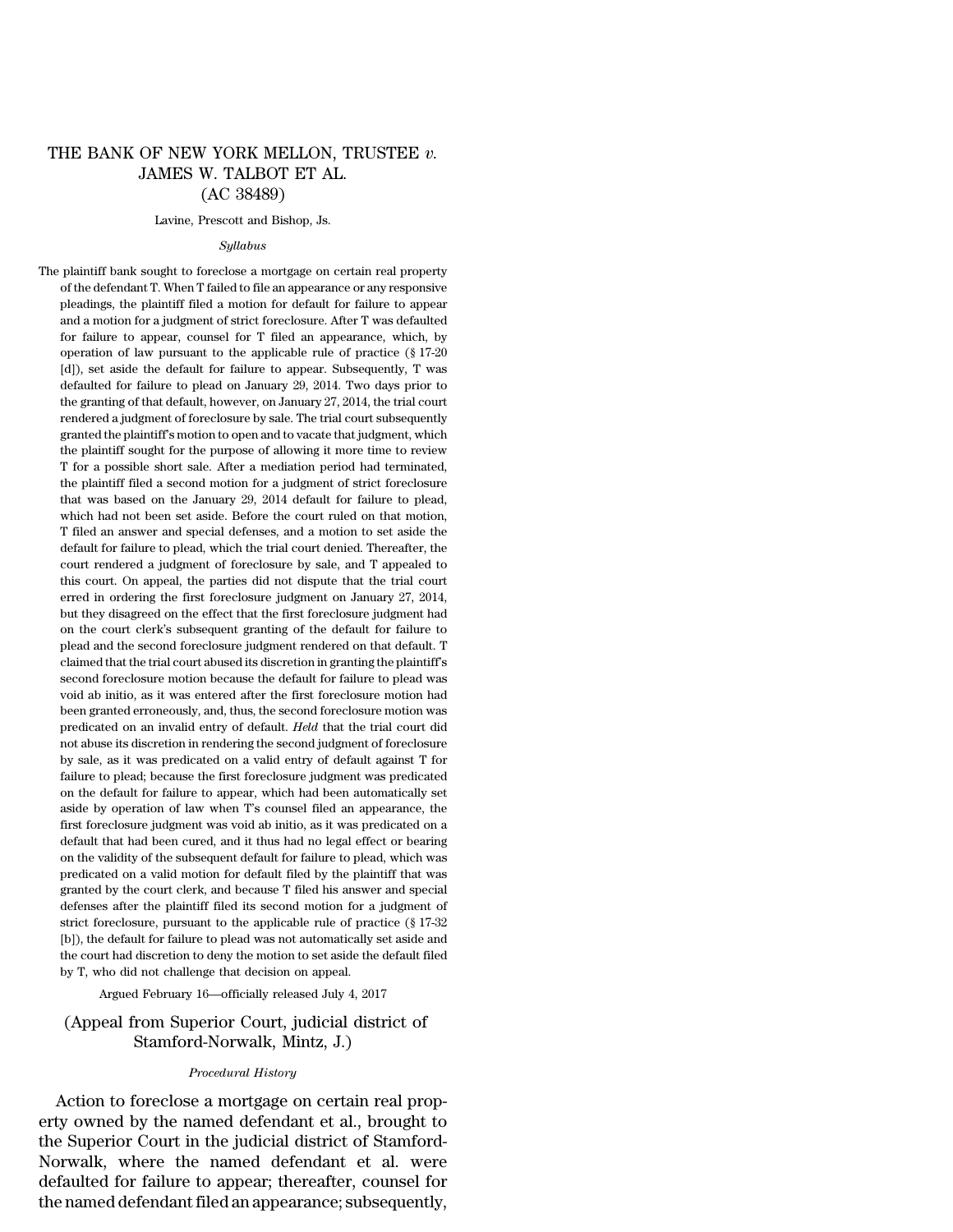the court, *Mintz, J.*, granted the plaintiff's motion for a judgment of strict foreclosure and rendered a judgment of foreclosure by sale; thereafter, the named defendant was defaulted for failure to plead; subsequently, the court granted the plaintiff's motion to open and to vacate the default judgment; thereafter, the court granted the plaintiff's motion for a judgment of strict foreclosure and rendered a judgment of foreclosure by sale; subsequently, the court denied the named defendant's motions to reargue and to open the judgment, and the named defendant appealed to this court. *Affirmed*.

*Francis Lieto*, with whom, on the brief, was *Nicole L. Barber*, for the appellant (named defendant).

*Benjamin T. Staskiewicz*, for the appellee (plaintiff).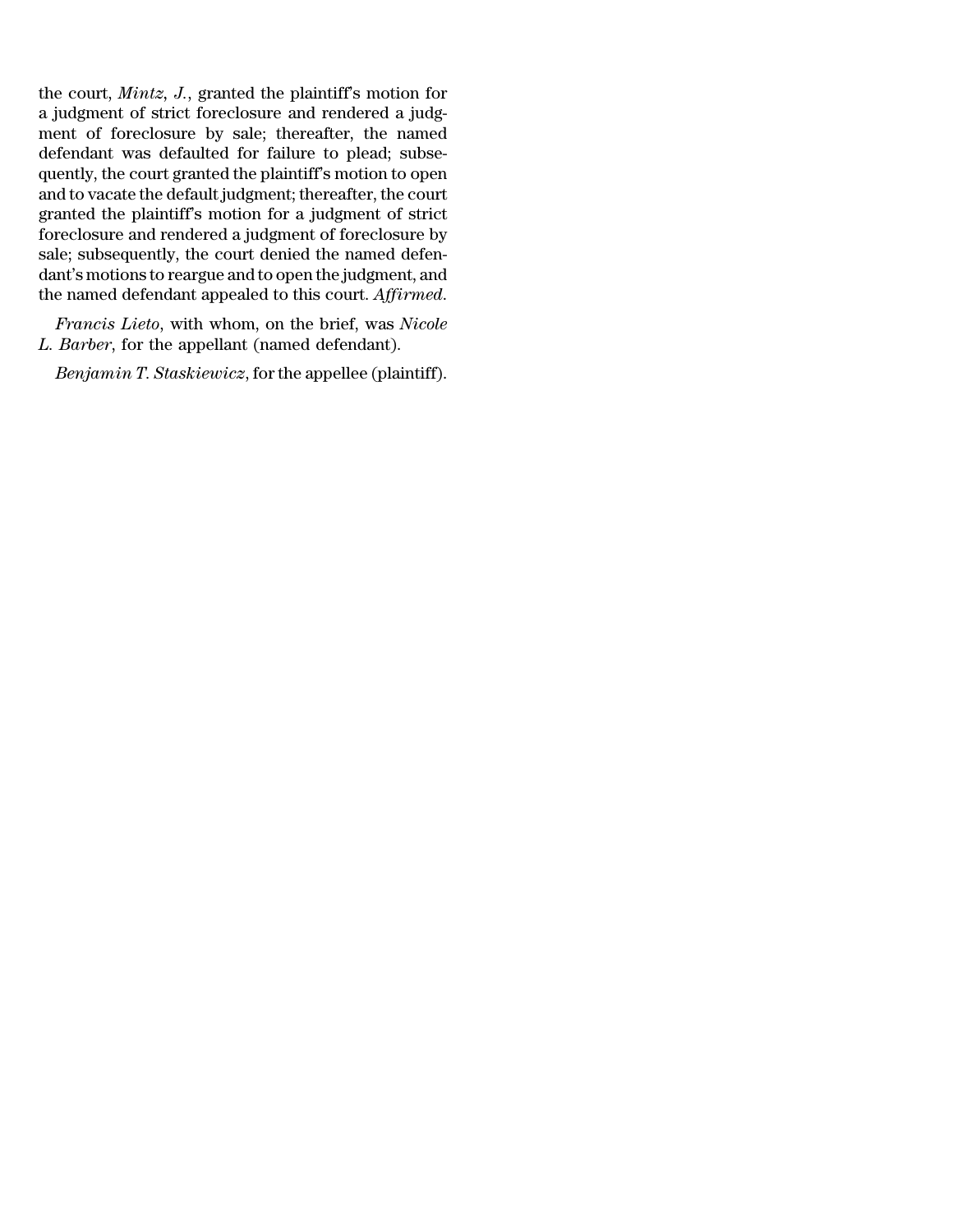#### *Opinion*

BISHOP, J. In this foreclosure action, the defendant James W. Talbot appeals from the judgment of foreclosure by sale, rendered in favor of the plaintiff, The Bank of New York Mellon, formerly known as The Bank of New York, as Trustee for the Certificateholders of CWALT, Inc., Alternative Loan Trust 2007-OH3, Mortgage Pass-Through Certificates, Series 2007-OH3.<sup>1</sup> The defendant claims on appeal that the court abused its discretion because the judgment of foreclosure by sale was predicated on a default that had been entered in error. We affirm the judgment of the trial court.

The following facts and procedural history are relevant to this claim. The defendant owned real property in New Canaan for which he executed and delivered to Countrywide Home Loans, Inc. (Countrywide), a note for a loan in the principal amount of \$2,280,000. As security for the note, on May 25, 2007, the defendant executed and delivered a mortgage on the property to Mortgage Electronic Registration Systems, Inc., as nominee for Countrywide. The mortgage was recorded on May 31, 2007, and later was assigned to the plaintiff on October 19, 2011. The assignment was recorded on November 1, 2011. The plaintiff, stating that the note was in default, elected to accelerate the balance due on the note, and provided written notice to the defendant of its intention to foreclose on the property unless the note was paid in full. The defendant did not cure the default, and on July 20, 2012, the plaintiff filed this foreclosure action against the defendant.

The defendant did not file an appearance or any responsive pleadings over the following eighteen months, and on December 13, 2013, the plaintiff filed a motion for default against the defendant for failure to appear, which the court clerk granted on December 24, 2013. The plaintiff also filed, on December 13, 2013, a motion for judgment of strict foreclosure (first foreclosure motion), on which the court did not immediately rule. Counsel for the defendant later filed an appearance on January 2, 2014, which, by operation of law, set aside the default for failure to appear. Practice Book § 17-20 (d). Following the filing of this appearance, the defendant failed to file any responsive pleadings, and on January 22, 2014, the plaintiff filed a motion for default against the defendant for failure to plead, which the court clerk granted on January 29, 2014. The defendant made no attempt to set aside this default. Two days *prior* to the granting of the default, however, on January 27, 2014, the court, *Mintz, J.*, rendered a judgment of foreclosure by sale (first foreclosure judgment), rather than a strict foreclosure, as the plaintiff had requested in its December 13, 2013 motion for judgment of strict foreclosure. The defendant made no attempt to vacate the judgment. The plaintiff, however, filed a motion asking the court to open and to vacate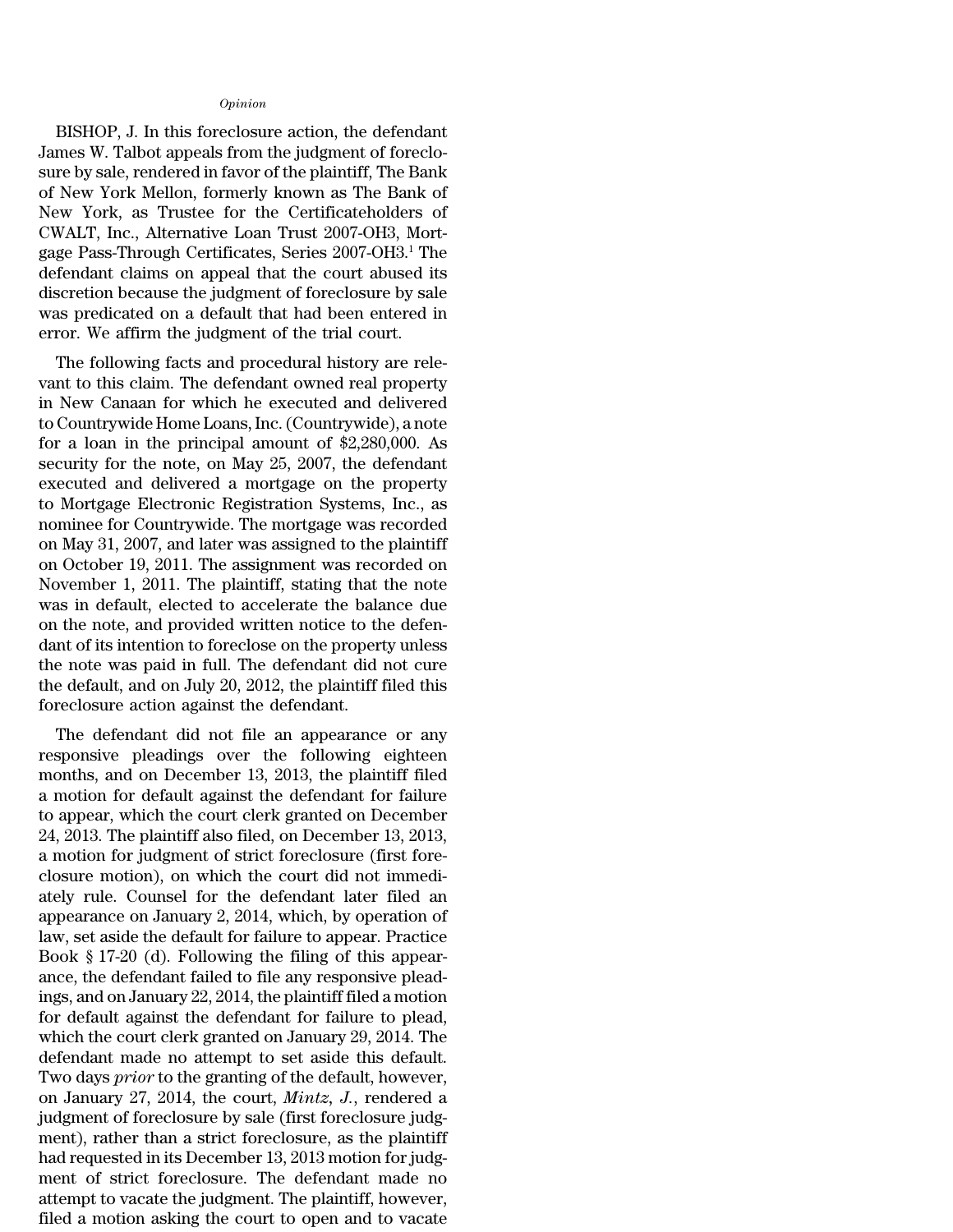the judgment of foreclosure by sale on March 13, 2014. The plaintiff requested in its motion that the court open the judgment ''for the purpose of allowing the plaintiff additional time to review the [defendant] for a possible short sale.'' The motion to open was not based on the fact that the judgment had been rendered in the absence of a valid entry of default. The court granted the motion to open on March 31, 2014.

The case was continued multiple times over the next year as the parties participated in foreclosure mediation, and on June 3, 2015, the foreclosure mediator submitted a final report to the court certifying that the mediation period had terminated. On June 23, 2015, new counsel for the defendant filed an appearance, but the defendant still failed to file any responsive pleadings. Thereafter, on July 14, 2015, the plaintiff filed its second motion for judgment of strict foreclosure (second foreclosure motion), on the basis of the default for failure to plead, which had been granted on January 29, 2014, and had never been set aside.

Before the court ruled on the plaintiff's second foreclosure motion, the defendant filed, on July 16, 2015, his answer and special defenses. Additionally, he filed a motion to set aside the January 29, 2014 default for failure to plead. In his motion, he alleged that he had ''diligently [pursued] a short sale throughout the term of the mediation,'' that ''[t]he plaintiff will not be prejudiced, in any way, by the setting aside of the default, as mediation was just terminated a month ago,'' and that he had hired new counsel who ''needs time to review the applicable complaint as well as interview the defendant to determine if he has any defenses . . . .'' After a hearing, the court, on July 27, 2015, summarily denied the defendant's motion to set aside the default for failure to plead. The defendant does not challenge this decision on appeal.

On July 27, 2015, the court again rendered a judgment of foreclosure by sale (second foreclosure judgment), rather than the strict foreclosure that the plaintiff had requested in its second foreclosure motion. The defendant filed a motion to reargue/reconsider the court's denial of his motion to set aside the default for failure to plead, and a motion to reargue/reconsider the court's granting of the plaintiff's second foreclosure motion. After a hearing, the court denied both motions on September 28, 2015. This appeal followed.

On appeal, the parties do not dispute that the court erred in ordering the first foreclosure judgment on January 27, 2014. They disagree, however, on the effect that the January 27, 2014 judgment had on the clerk's subsequent granting of a default for failure to plead and the second foreclosure judgment rendered on that default. The defendant argues that the court abused its discretion in granting the plaintiff's second foreclosure motion. Specifically, he argues that the default for fail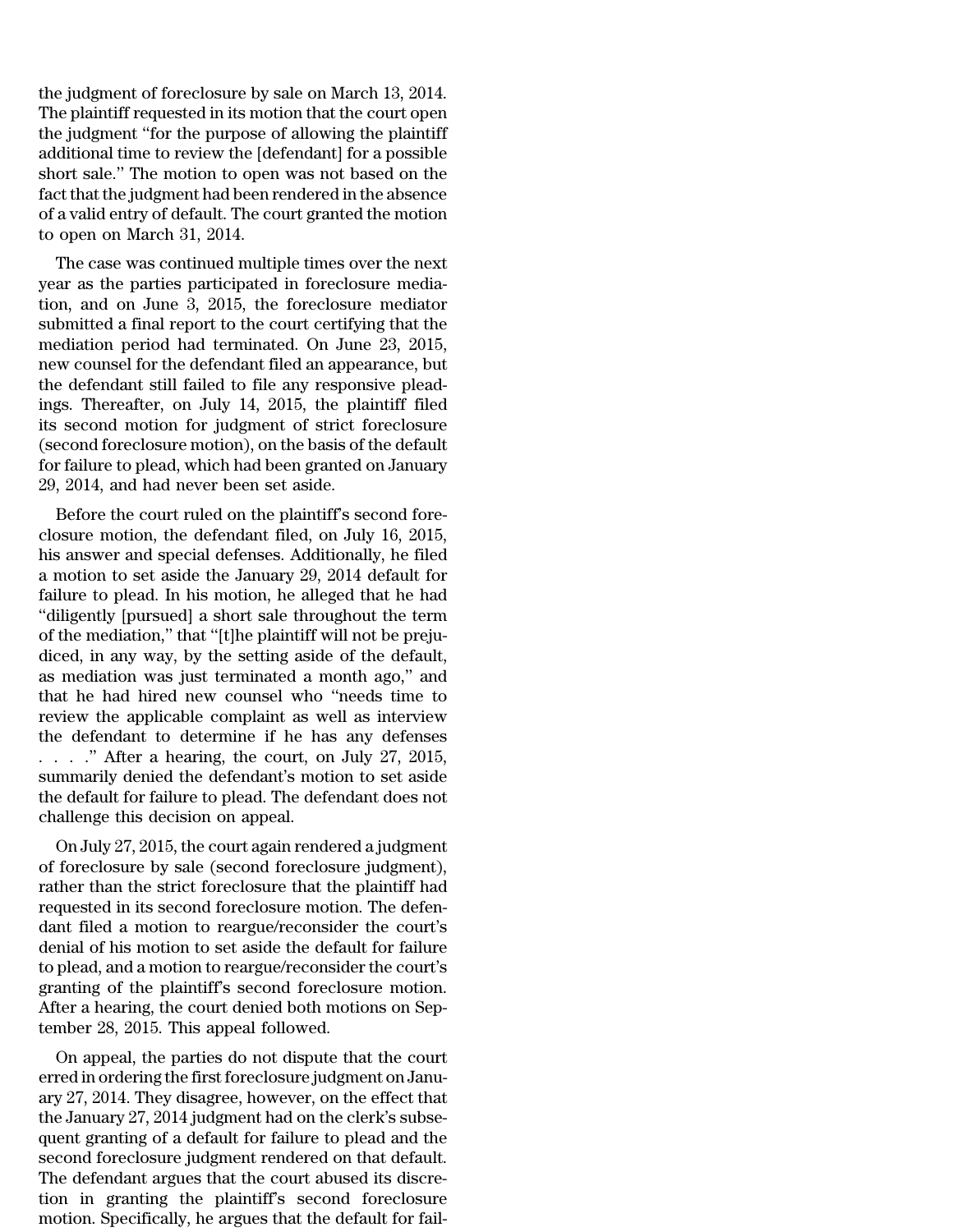ure to plead was void ab initio because it was entered after the first foreclosure motion had been granted erroneously, and, therefore, the second foreclosure motion was predicated on an invalid entry of default. In response, the plaintiff argues that the validity of the default for failure to plead was not affected by the erroneous granting of the first foreclosure motion, and, therefore, the second foreclosure judgment, the operative judgment, was predicated on a valid entry of default. We agree with the plaintiff.

We first set forth our standard of review. ''The standard of review of a judgment of foreclosure by sale or by strict foreclosure is whether the trial court abused its discretion. . . . In determining whether the trial court has abused its discretion, we must make every reasonable presumption in favor of the correctness of its action. . . . Our review of a trial court's exercise of the legal discretion vested in it is limited to the questions of whether the trial court correctly applied the law and could reasonably have reached the conclusion that it did.'' (Internal quotation marks omitted.) *People's United Bank* v. *Bok*, 143 Conn. App. 263, 267, 70 A.3d 1074 (2013).

We next review the relevant legal and procedural principles that govern our analysis. Practice Book § 17- 20 (d) provides in relevant part that when a party is in default for failure to appear, ''[i]f the defaulted party files an appearance in the action prior to the entry of judgment after default, the default shall automatically be set aside by operation of law. . . .'' If a judgment is rendered ''based on a default which had been set aside automatically,'' the judgment is void ab initio and without legal effect. *Hartford Provision Co.* v. *Salvatore's Restaurant, Inc.*, Superior Court, judicial district of Hartford-New Britain at Hartford, Docket No. CV-92-0509323-S (March 7, 1994) (11 Conn. L. Rptr. 252).

''General Statutes § 52-119 provides that [p]arties failing to plead according to the rules and orders of the court may be . . . defaulted . . . . Section 10-18 of our rules of practice essentially mirrors that language.'' (Internal quotation marks omitted.) *People's United Bank* v. *Bok*, supra, 143 Conn. App. 268. ''[T]he effect of a default is to preclude the defendant from making any further defense in the case so far as liability is concerned . . . .'' Practice Book § 17-33 (b). Practice Book § 17-33 (b) provides that when a party is in default for failure to plead, ''the judicial authority, at or after the time it renders the default . . . may also render judgment in foreclosure cases . . . .'' If the defaulted party has filed an answer before judgment is rendered, however, the default is automatically set aside by operation of law. Practice Book § 17-32 (b). If a motion for judgment already has been filed by the adverse party atthe time the defaulted party files his answer, however, ''the default may be set aside only by the judicial author-